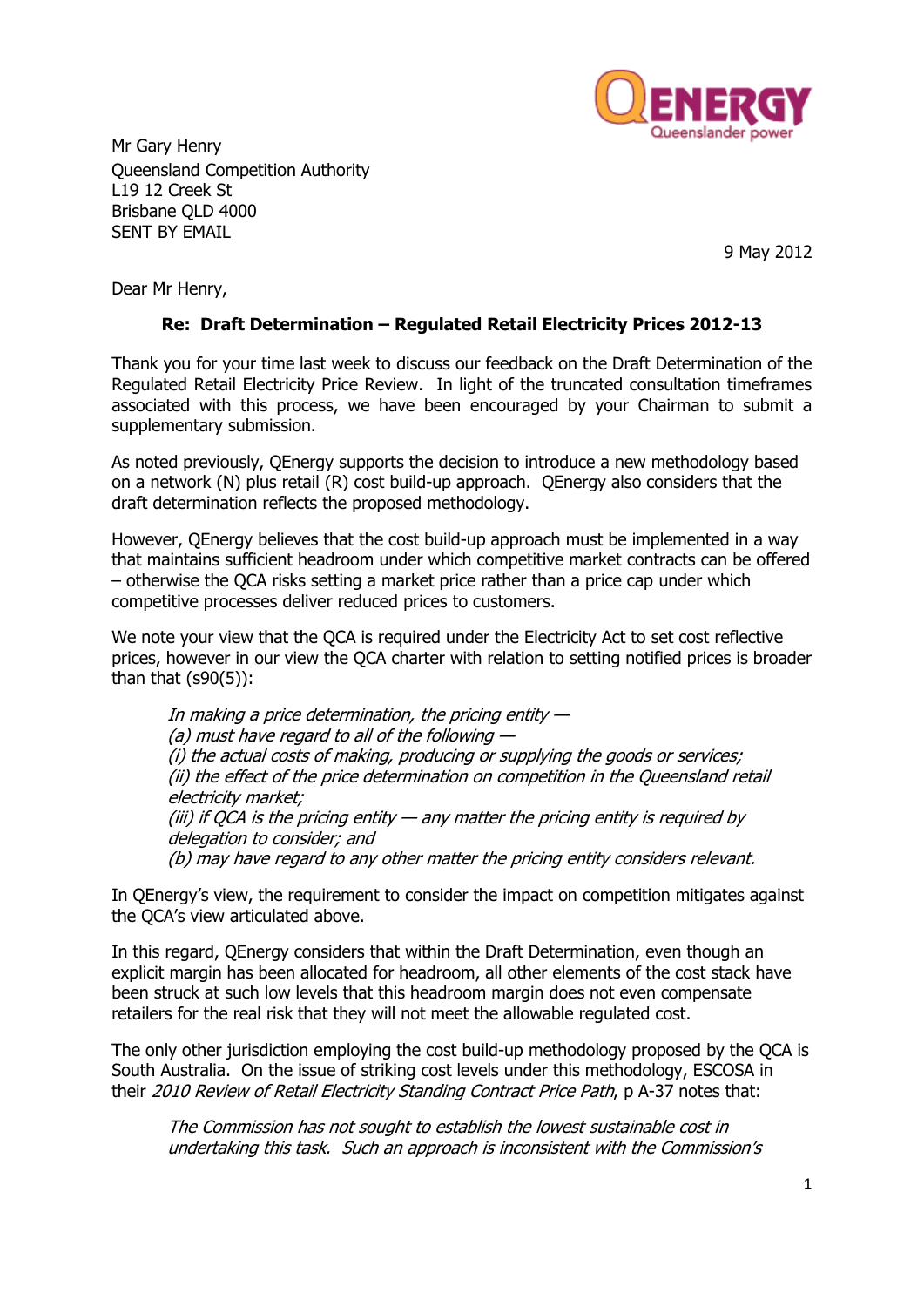objective of facilitating retail competition. This however does not mean that the Commission has built in an explicit allowance for headroom in its initial cost assessment. Rather, it has recognised that, even in establishing a one-year cost forecast, there are still likely to be areas of judgement required, and there is likely to be a range of cost benchmarks that are considered reasonable. The Commission has therefore undertaken its cost analysis with this 'reasonableness' test in mind.

QEnergy is of the view that the levels at which the Draft Determination proposes to implement the methodology fail the 'reasonableness' test.

QEnergy agrees that there is no real room for latitude in striking the price-setting of the 'N' element of the proposed pricing stack. With respect to 'R', however, QEnergy contends that both the wholesale and retail cost components have been struck at unsustainably low levels.

### **Least cost price setting within the Draft Determination**

Within the Draft Determination, the wholesale price ex carbon is struck at \$41.60 / MWh for 2012/13. Even based on market contract data, QEnergy has over the past week reviewed its own position and does not consider that the levels proposed by the QCA are dealable.

In support of this statement, QEnergy has an arrangement with our trading provider which delivers shaped contracts suitable for the NSLP at a fixed multiple of the current flat price. This product is a fair representation of a prudent retailer's hedging strategy, reflecting the costs of shape and ensuring that margins are locked in rather than positions established. The multiple has been built using historical pool and settlements data to take account of the risks of price excursions over different parts of the demand cycle.

When applied to current 2012 /13 contracts of \$34.75 / MWh, this product would be priced at

 $\blacksquare$ . Note that current contract prices are also particularly low historically  $\blacksquare$ over the last six months they have traded down from approximately \$36.50 / MWh. At that higher level, the sculpted product would be priced at  $\ell$ 

As another example of extreme wholesale cost paring, no risk margin has been allocated for potential changes to environmental certificate requirements (where unexpected increases in cost have been a long-term feature).

When the 2011/12 Determination was made, the Small-Scale Renewable Energy Scheme (SRES) percentage for 2012 was published by ORER at 16.75%, which was downwardly revised by ACIL Tasman to 9% in their calculations on the basis that the scheme was changing. Subsequent announcements as to percentages are given below and there was no makegood to the final figure of 23.96%:

| <b>Publication Date</b> | 31/03 | 29/07 | 16/12 | <b>Final</b> |
|-------------------------|-------|-------|-------|--------------|
| 2012 SRES Percentage    | 16.75 | 20.87 | 23.95 | 23.96        |

QEnergy has also indicated in our main submission that we felt that data were included in the Large Renewable Energy Certificate price series that were not comparable to the current scheme – and therefore were not dealable – which is the flipside of the issue experienced with the SRES scheme as noted above.

This argument relates only to market contract pricing of wholesale energy costs, and does

.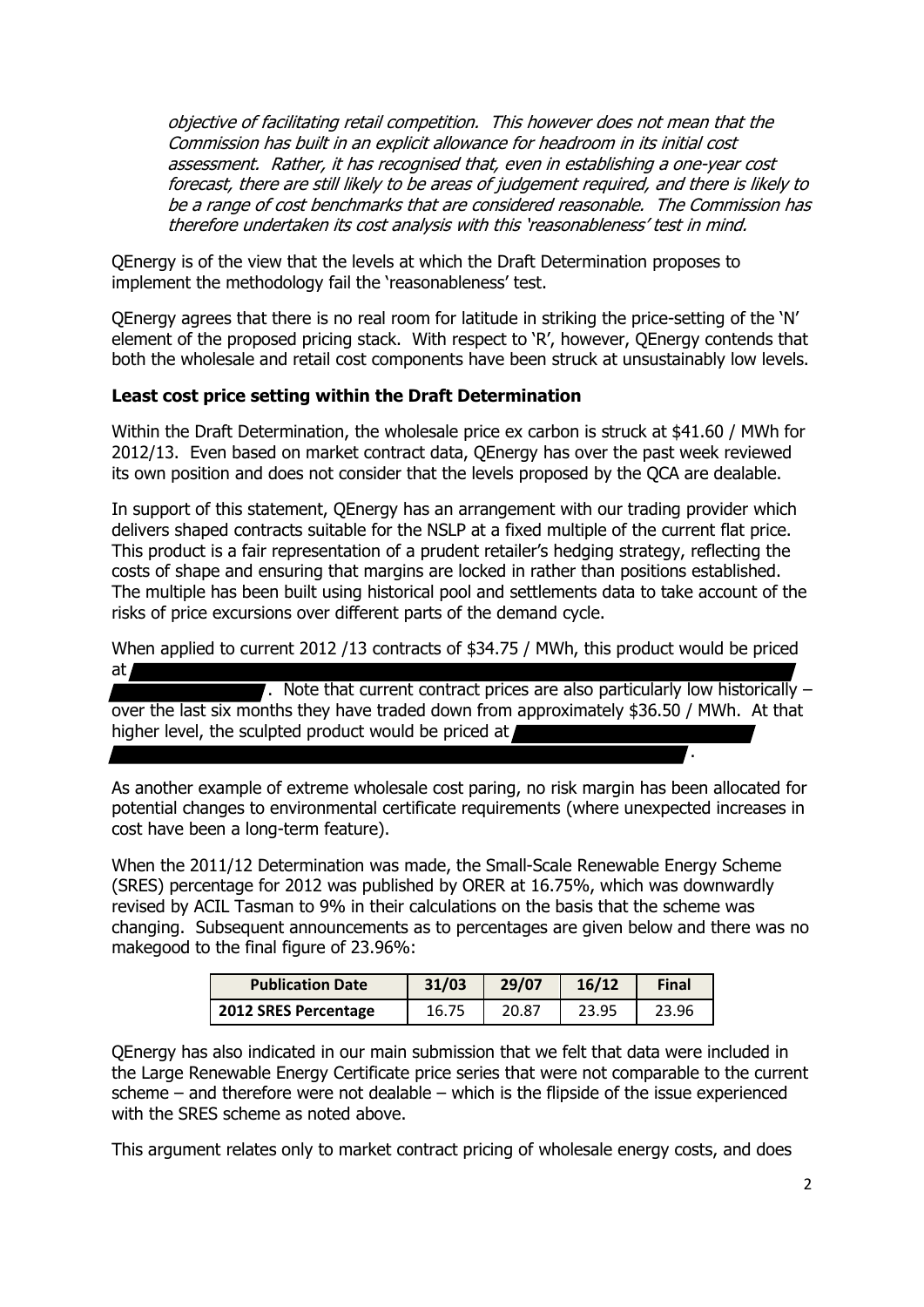not even attempt to take account of Long-Run Marginal Costs which are the prices at which Power Purchase Agreements have been struck to support generation in Queensland. It also does not take account of the cost of reallocation certificates as noted in our main submission, required by the model retailer as they are not vertically integrated.

These latter cost elements simply add further weight to the view that the wholesale component of costs has been struck at unsustainably low levels, and the headroom component is effectively required as a risk margin against that price-setting process.

With respect to the retail component of costs, the Draft Determination is predicated on costs appropriate for a retailer of scale, and so by acknowledgement are set at low levels (as scale benefits have already been accessed).

We also understand that the QCA considers the Customer Acquisition and Retention Costs (CARC) to be generous at \$43.27 / customer. This is well below dealable levels in the market, since outsourced or broked customers are costing

As noted in our main submission, QEnergy does not consider that the QCA addressed the costs of funding prudential requirements to operate in the NEM, nor indeed that the increases on 1 July 2012 as a result of the expected impact of carbon were acknowledged. Once again, QEnergy believes that these costs are at the bottom of a reasonable range.

## **Cost level unreasonable compared with interstate jurisdictions**

An updated chart from the Office of the Tasmanian Economic Regulator, shows that Queensland's prices for residential customers are the lowest of any state where competition has been genuinely introduced, and are lower than those in Tasmania where it has not.

**Prices available to residential electricity customers, based on state average consumption, taking into account concessions available in each state or territory, as at 1 January 2012 (OTTER):**



These prices are before the Draft Determination which according to the QCA only shifted the cost for the average residential consumer up by 3.9%. By contrast, the IPART determination in NSW shifted the NSW costs up by 16.4%, and South Australia has indicated that its process will likely allow the pass-through of carbon and the increase to ETSA Utilities' distribution determination by way of the gamma decision.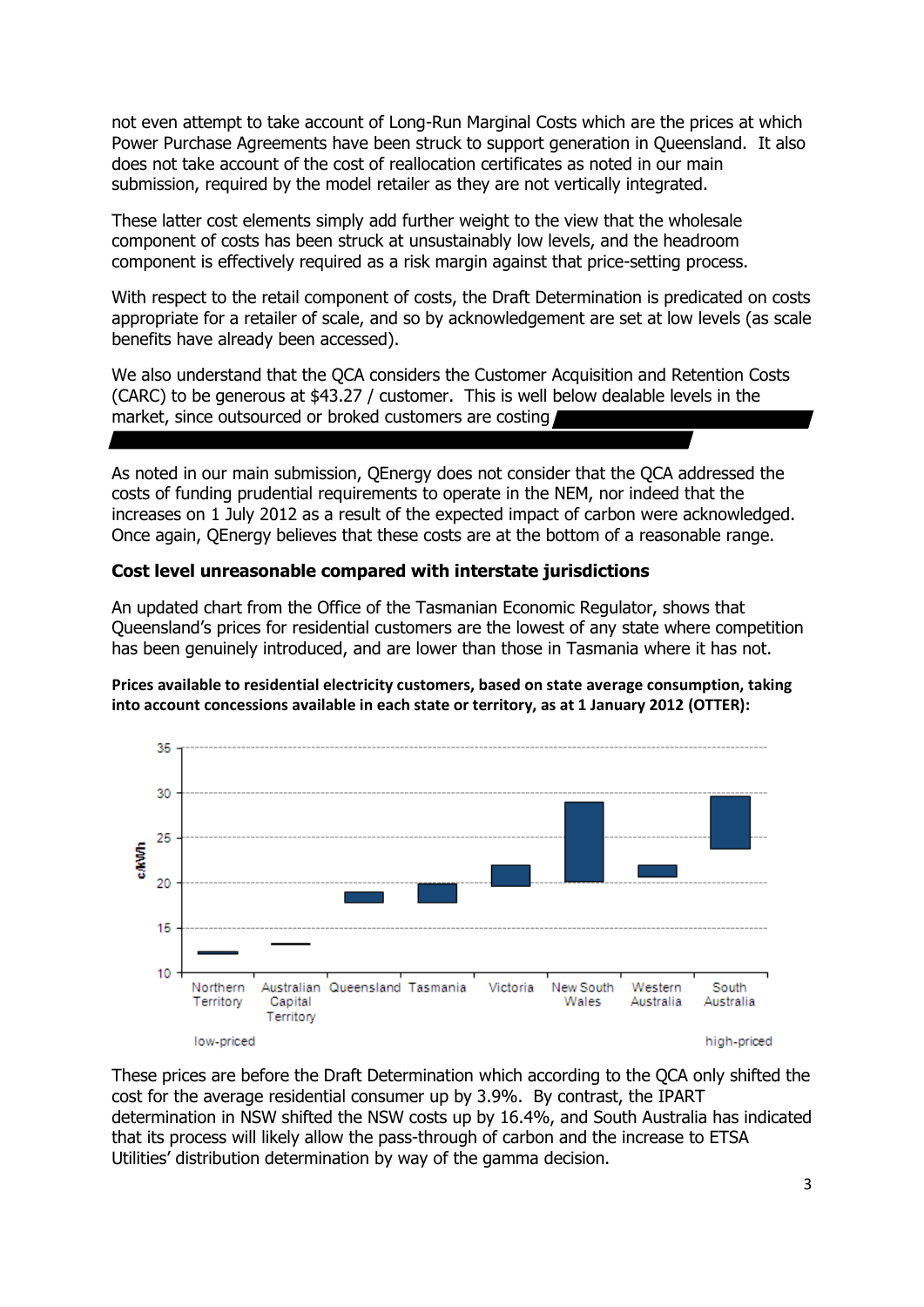Following those adjustments, the extraordinarily low headroom levels in Queensland are even more starkly demonstrated, and we consider indicate that the QCA's price setting process fails the reasonableness test.

# **Small business tariffs particularly impacted**

QEnergy does not consider that its arguments regarding the need for a higher headroom percentage for small business customers have been acknowledged, let alone considered.

In both submissions to the review process, QEnergy noted that in our experience and commonly across the National Energy Market, business customers require a larger incentive to churn so current market contracts offer discounts of 15% to 20%. This is consistent with the approximately 23% headroom currently in Tariff 20 shown by the QCA's own chart, but about which no commentary was included. It is also significantly in excess of the allocations put forward in the Authority's draft determination and suggests that there is absolutely insufficient room for ongoing competition for small business customers under the Authority's draft determination.

An updated chart from the Office of the Tasmanian Economic Regulator, shows that Queensland's prices for small business customers prior to the Draft Determination were comparable with other jurisdictions in which competition has been introduced.



**Comparison of electricity prices for small businesses consuming 50 MWh per year (1 Jan 2012):**

These prices are before the Draft Determination which according to the QCA shifted the cost for most small business customers (who are on Tariff 20) down by 1%. By contrast, the IPART determination in NSW shifted the NSW costs up by 16.4%, and South Australia has indicated that its process will likely allow the pass-through of carbon and the increase to ETSA Utilities' distribution determination by way of the gamma decision.

This will entirely change the relativity with other states and once again, following those adjustments, the low headroom levels in Queensland is starkly demonstrated, and we consider indicate that the QCA's price setting process fails the reasonableness test.

QEnergy notes the QCA's view that available headroom drives market discounts, and that discounts will simply reduce for small business customers in Queensland following the implementation of any Final Determination which included headroom at these levels.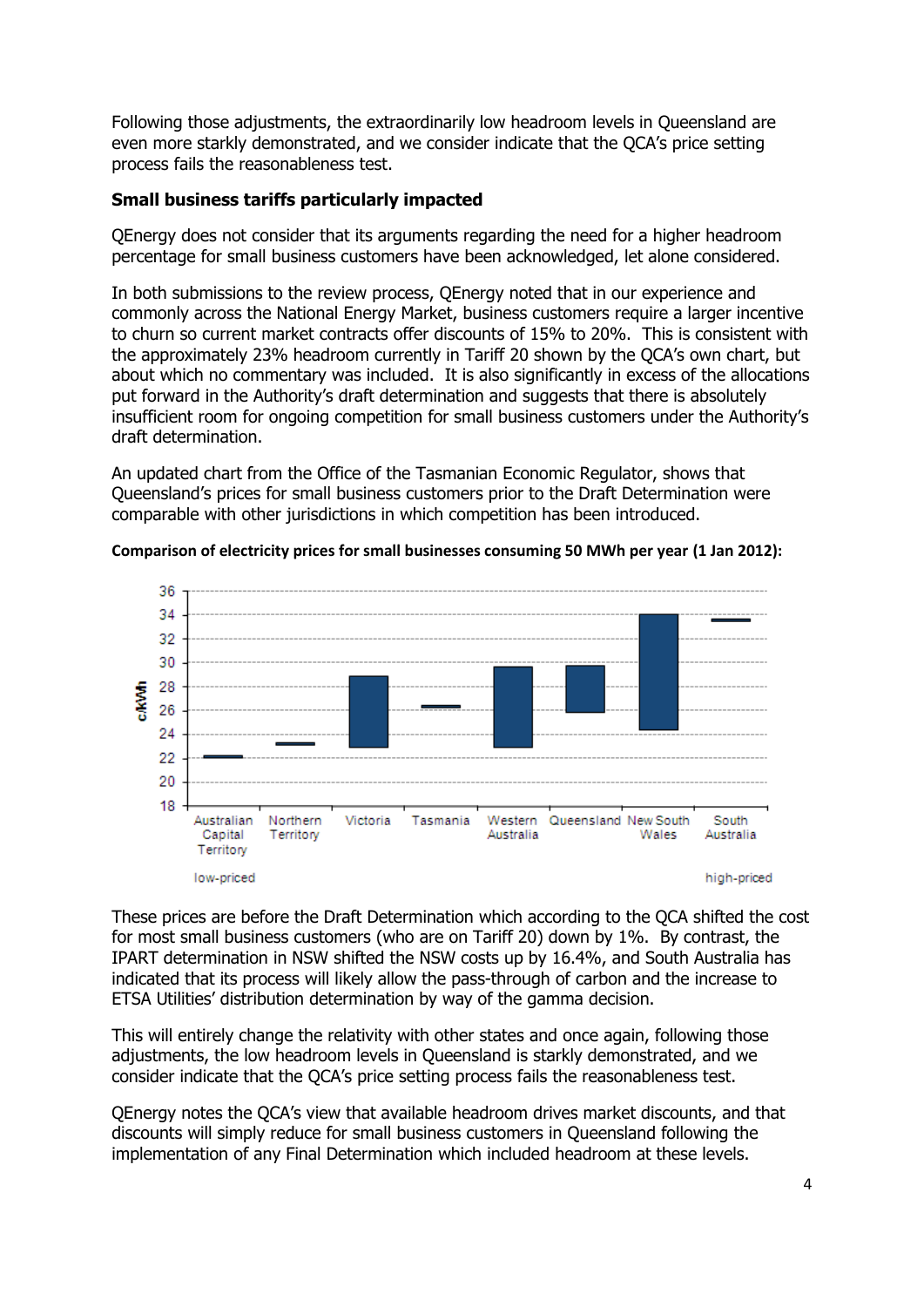This is not QEnergy's experience based on contacts with thousands of Queensland small business customers – we do consider that there will be no retailer actively participating in the competitive market for small business customers should the Draft Determination be implemented at these levels.

It will also pose a problem for onsellers (for example, owners of strip malls), for there will be no margin for management of an embedded network between market contract rates and small business rates as proposed in the Draft Determination. QEnergy is aware of at least one onseller in Queensland who has been building a business based on this model for over a year but has in light of the Draft Determination announced that they will no longer participate in that market.

Finally, QEnergy notes that we brought competition to regional Queensland businesses and were successful in acquiring 1,500 customers there – all of whom were grateful for the opportunities brought by competition. This process was truncated through the publication of the QCA's Draft Determination, and cannot return at current levels.

This suggests that the maintenance of different headroom levels across customer classes has merit from a competition perspective, but more generally that the argument that headroom needs to be lowered to accommodate the Ergon Energy customers – who by implication have no access to competition  $-$  is incorrect, at least in the case of business customers (see Section 6.1 of your Draft Determination).

Further, the suppression of headroom effectively increases the level of the Ergon Energy Community Service Obligation by \$150m – \$250m per annum over current levels, which is concerning as QEnergy does not consider that the QCA has been given a mandate to increase cross-subsidisation of energy prices in Queensland.

### **QEnergy's position**

As noted previously, QEnergy considers that the proposed gazetted tariff prices in the Authority's draft determination do not support the Authority's remit to consider the impacts of the determination on competition, and will lead to a removal of genuine electricity competition in South-East Queensland. As proposed in the draft determination, price allocations are too low and opportunities for non-incumbent retailers to compete by offering attractively priced products into the market are insufficient and are not attractive relative to other markets in which retailers can operate.

This will lead to a re-regulation of South-East Queensland with an effective oligopoly being re-established, driving poor outcomes for consumers in terms of long-run efficient price setting, product innovation and customer service.

As previously foreshadowed, based on the Authority's draft determination, QEnergy will not actively market to small Queensland customers after the new framework commences if the levels incorporated in the draft determation are left in place. QEnergy will focus instead on growing its business and customer base in other states.

QEnergy considers that these outcomes will be bad for Queensland and bad for consumers, and accordingly QEnergy respectfully suggests that the QCA should either ensure that costs are generally struck higher up in the band of reasonable ranges, or that headroom is increased to a level more consistent with support for ongoing competition. Only with these changes to the Draft Determination can the QCA be certain that Queensland notified prices do not become unreasonably low relative to other states in Australia, stifling competition